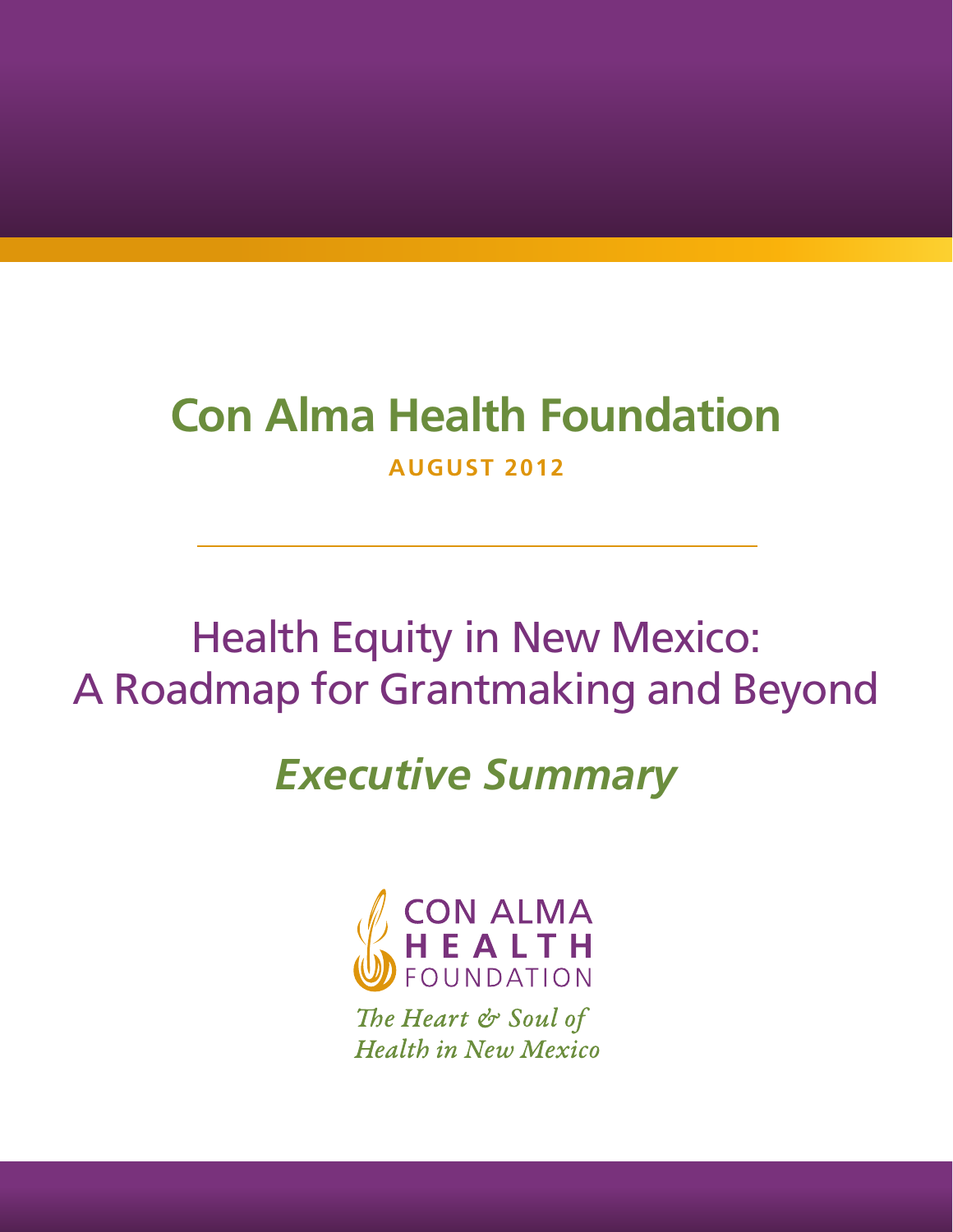Con Alma Health Foundation is a tax-exempt private foundation under Section 501 (c ) 3 of the Internal revenue Code.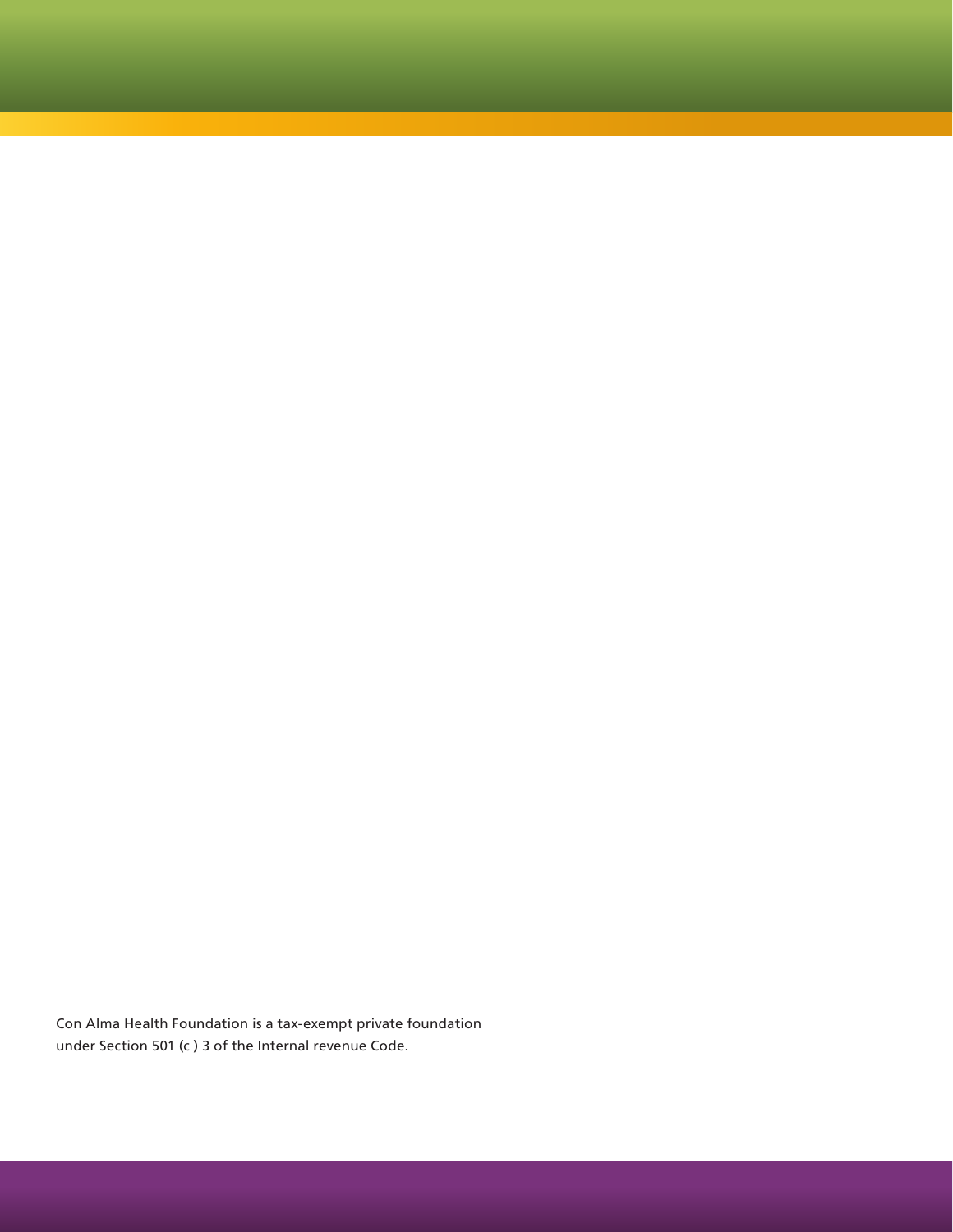Relevant, accurate healthcare information is critical to addressing the complex health-related issues that we face in New Mexico. The Board of Trustees of Con Alma Health Foundation embarked upon a landmark research project in 2006, "Closing the Health Disparity Gap in New Mexico: A Roadmap for Grantmaking," designed to guide the Foundation's grantmaking and program initiatives. Based on our rapidly changing environment, we decided to update the report.

The main differences in this 2012 report, "Health Equity in New Mexico: A Roadmap for Grantmaking and Beyond," are: a focus on health equity as opposed to health disparities; the addition of community focus groups as a way to gain a deeper understanding of issues and solutions facing New Mexicans; updated secondary data; and the inclusion of current challenges and issues. Since our last report in 2006, New Mexico has weathered a national recession, seen increased needs in our aging and veteran populations, and experienced a continued shift in cultural demographics, with an increase in the minority population. We have also seen the advent of federal health care reform implemented through the Patient Protection and Affordable Care Act, which was signed into law in 2010.

The purpose of the report is to assist Con Alma and the communities it serves in understanding the health issues facing New Mexico and to support grantmaking, program initiatives, and responsive policy development. This report challenges us to engage in further dialogue that will lead toward effective solutions and improved health outcomes.

Although one of the main purposes of the updated report is to inform the Foundation's grantmaking, Con Alma's assets go beyond the dollars it grants. Con Alma also serves as a convener and as a catalyst for positive, systemic change. Thus, the report will provide a roadmap for grantmaking and beyond.

This report would not have been possible without the assistance of the Con Alma Health Foundation Board of Trustees, Community Advisory Committee and staff, along with the many individuals, community volunteers, and organizations that contributed their time, expertise, and voice to the preparation of this report as researchers, focus group participants, hosts, facilitators, note takers, writers, and editors.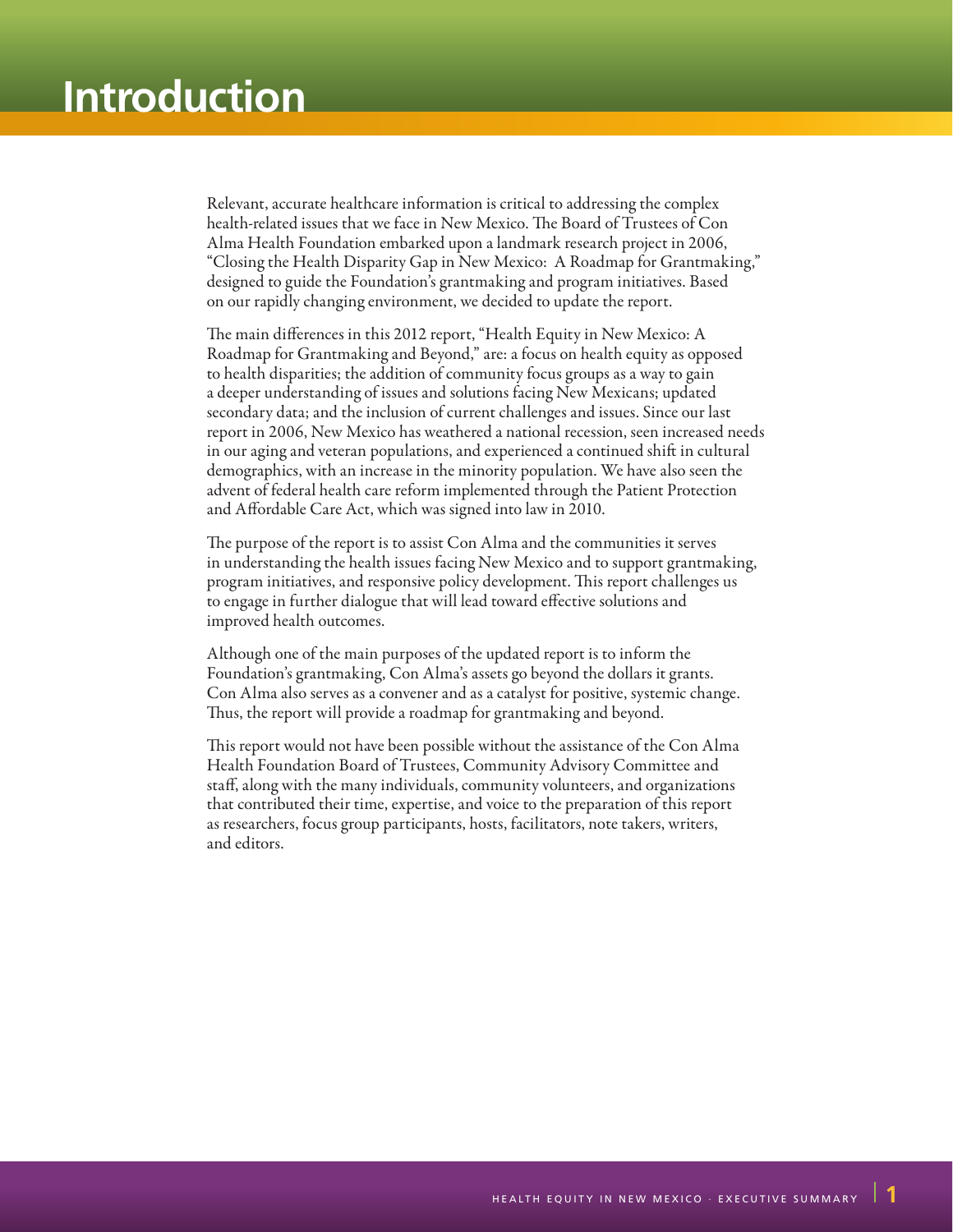### **Mission and History**

Con Alma Health Foundation's mission is to be aware of and respond to the health rights and needs of the culturally and demographically diverse peoples and communities of New Mexico. Con Alma seeks to improve the health status and access to health care services for all, and advocates for a health policy which addresses the health needs of all New Mexicans.

Con Alma is New Mexico's largest foundation dedicated solely to health. Over the last 10 years, Con Alma has awarded \$10 million to more than 400 qualified 501 (c) (3) nonprofit, health related, community-based organizations serving New Mexico.

The Foundation was established in 2001 through the conversion of Blue Cross Blue Shield of New Mexico from a nonprofit organization to a for-profit company. The conversion provided charitable assets of \$20 million to benefit the health of New Mexicans, which was used to establish CAHF. Proceeds from a second conversion in 2002, the result of the sale of the Los Alamos Medical Center (LAMC), created the Northern New Mexico Health Grants Group (NNMHGG). The Hospital Auxiliary for LAMC and CAHF, working together as NNMHGG, distribute the investment income from those proceeds to populations traditionally served by LAMC. The Foundation's endowment currently stands at \$23 million, and its policy is to grant up to 5 percent each year in order to preserve the capacity to improve health care in New Mexico for years to come.

#### **MISSION**

Con Alma Health Foundation's mission is to be aware of and respond to the health rights and needs of the culturally and demographically diverse peoples and communities of New Mexico. Con Alma seeks to improve the health status and access to health care services for all and advocates for a health policy that addresses the health needs of all New Mexicans.

### **Principles and Core Values That Guide Our Grantmaking**

Con Alma adheres to core values to guide its policies, operations, and grantmaking. Consistent with the core values related to grantmaking, the Foundation:

- defines health broadly to include not only physical health, but also mental, emotional, behavioral, social, oral, environmental, economic, and spiritual health and well-being. This definition represents an approach to both individual and community well-being which impacts local and statewide health systems;
- focuses on the needs of the uninsured and the medically underserved;
- works to reduce health disparities by promoting greater access to health care and improved quality of health care with a special emphasis on serving culturally diverse, rural, and tribal communities—to protect the rights of all New Mexicans to have adequate health care;
- makes grants that emphasize the importance of education, prevention, and personal responsibility while recognizing that the choices we make are limited by the choices we have;
- makes grants to build the capacity of grantees to more effectively accomplish their health missions;
- supports the identification, preservation and communication of traditional practices that maintain, foster, and improve health status; and
- • supports community problem-solving, self-definition, and self-determination.

### **What Has Changed**

Since our last report in 2006, "Closing the Health Disparities Gap in New Mexico: A Roadmap for Grantmaking," New Mexico has weathered a national recession and its undefined costs in paying for joblessness, homelessness, uninvolved parents and lost educational opportunities. Our state's aging population has accelerated, returning veterans from Iraq and Afghanistan are expected to increase the number and need for services, and cultural demographics continue to shift, increasing the minority population to 58.7 percent in the 2010 Census. More of the state's population is concentrated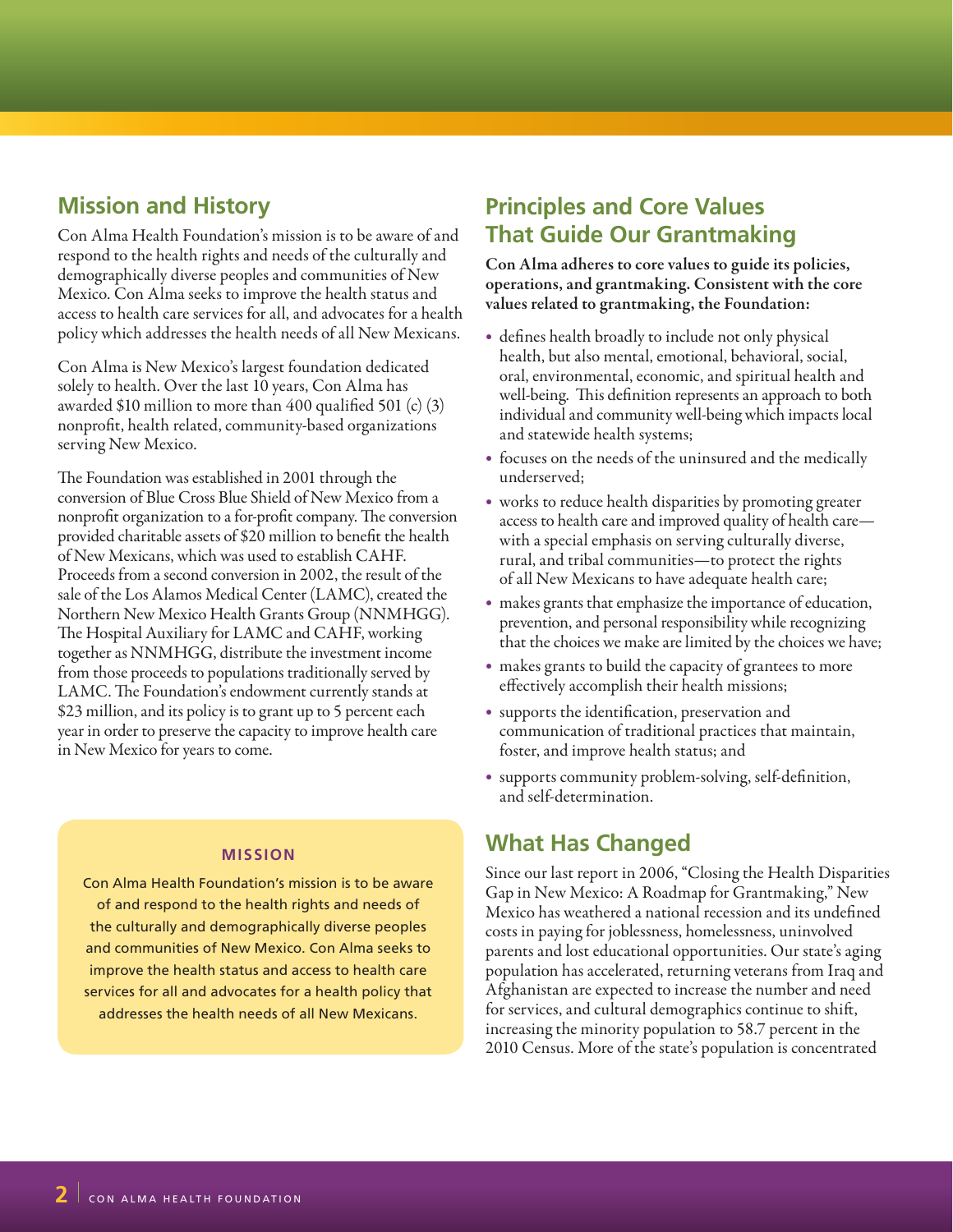in urban areas, though rural residents account for a third of the state's population. Medicaid services are more difficult to access, and nationally funding for both Medicare and Medicaid face increased challenges.

The Patient Protection and Affordable Health Care Act, the national plan which is designed to set up a health care exchange to provide coverage to the uninsured, was signed into law in March 2010. While 13 states have fully adopted the plan, New Mexico is among 17 states that are phasing it in. State plans must be ready for federal approval by January 1, 2013, and those that are not trigger a default requirement that the plan will be run in Washington.

Also, two-year colleges have expanded offerings, thereby offering more opportunities to access health care, and there is increased availability but underutilization of tele-health. An example: Hepatitis C affects about 32,000 people or 1.5 percent of people in our state and requires a year-long regimen of weekly injections that may cause side effects, which many rural clinicians lack the expertise to treat. Patients with hepatitis C in rural New Mexico often traveled 200 to 250 miles each way to see their doctor. Through Project ECHO (Extension for Community Healthcare Outcomes), a University of New Mexico physician trains rural doctors, nurses, physician assistants, and other clinicians to care for patients with hepatitis C online.

This report supersedes the 2006 report "Closing the Health Disparity Gap in New Mexico: A Roadmap for Future Grantmaking" with a deeper look at issues and solutions facing New Mexicans. The "Health Equities" report includes primary data from government and nonprofit sources, secondary data derived from 15 focus groups conducted throughout the state and a current environmental update based upon information from the Foundation's grantees and others.

Focus group participants were provided with state and local data profiles (snapshots), worked with a detailed facilitation tool and a facilitator, and were guided by four questions:

- 1. Does this snapshot accurately describe your community?
- 2. What are the priorities for health in your community?
- 3. What do you want for the future of health in your community?
- 4. What are the resources, strengths and opportunities that promote health equity in your community?

In our 2006 report, Con Alma targeted health disparities in New Mexico to achieve better health outcomes. This new 2012 report, "Health Equity in New Mexico: Grantmaking and Beyond," has shifted its focus to achieving health equity, which aligns itself more appropriately with CAHF's mission, core values, broad definition of health, and emphasis on systems change.

The Foundation's grantmaking has evolved and so has the Foundation's role as a convener for engaging stakeholders in public policy issues, increasing philanthropic engagement and dollars for the state, and promoting statewide initiatives to improve health for New Mexicans.

### **Organization of the Report**

This report provides an update of state and local data, information on health equity and socio-economic determinants of health, system challenges, and solutions to promote health equity in New Mexico. It is organized into the following sections:

- • Understanding Health Equity;
- • Socio-Economic Determinants of Health: updated state characteristics by age, sex, race/ethnicity, income and poverty, employment, education, foreign-born, and disability;
- Diversity: African American, Hispanic/Latino, Native American, and immigrant population;
- Overall Health Report: Strengths, challenges, behavioral health, childhood obesity, diabetes, low nutrition, obesity, oral health, suicide, teen birth rates; and populations: aging, border health, children and youth, rural health, veterans and other populations such as LGBT and women;
- • Systemic Issues: insurance coverage, linguistic and cultural access, transportation, health care workforce shortage, Indian Health Services, Medicaid, uncompensated care, and veterans health care;
- State Health Policy: Patient Protection and Affordable Care Act (PPACA), insurance reform, Medicaid reform, long-term care reform, workforce development; and
- • Solutions: Grantmaking in Action
	- · Key Findings Summary
	- · Grantmaking Recommendations
	- · Beyond Grantmaking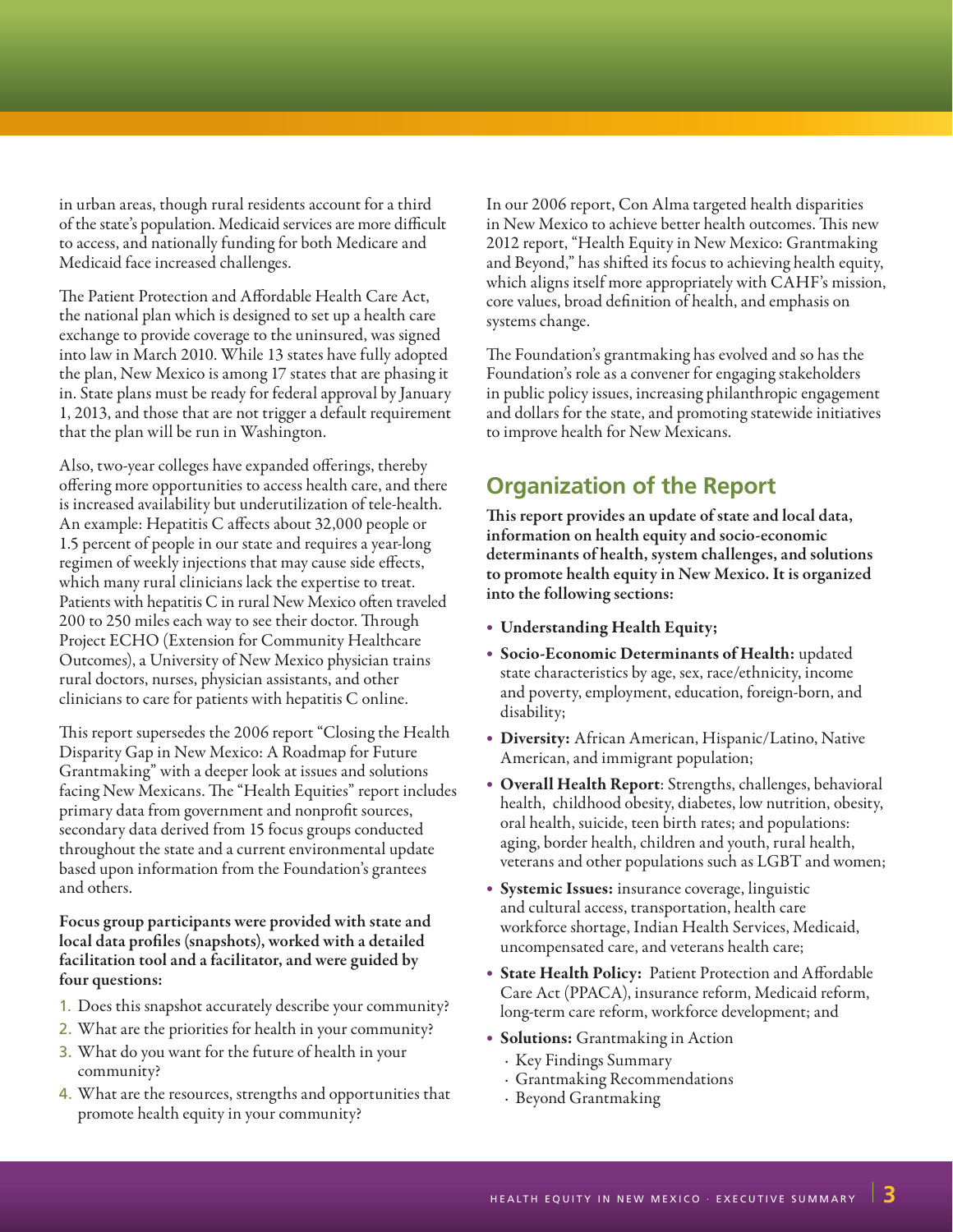# **Solutions: Grantmaking in Action**

Based on our rapidly changing environment, Con Alma Health Foundation determined to update its landmark research project of 2006, "Closing the Health Disparity Gap in New Mexico: A Roadmap for Grantmaking." This 2012 report focuses on health equity, added community voices through focus groups, updated secondary data; and includes current challenges and issues such as federal health care reform.

Con Alma's grantmaking has evolved and so has the Foundation's role in engaging stakeholders in public policy issues, leveraging resources to increase philanthropic engagement and dollars for New Mexico, and promoting statewide initiatives. The Foundation's assets go beyond the dollars with which it makes grants; Con Alma also serves as a convener and as a catalyst for positive, systemic change.

## **Key Findings Summary**

- 1. Improved conditions and policies that address Social Determinants of Health and advance health equity, especially among racially and ethnically diverse and underserved populations, can significantly improve health in New Mexico.
- 2. Access to quality and affordable health care services continues to be a barrier to good health, especially in rural New Mexico, communities of color, and underserved populations (e.g. elderly, immigrants, border communities, and veterans).
- 3. Prevention, nutrition, health promotion and holistic health are critical to improving health in New Mexico.
- 4. Our rapidly changing environment, including demographic shifts, will have major implications in health for the people and communities of New Mexico.

## **Key Findings**

1. Improved conditions and policies that address Social Determinants of Health and advance health equity, especially among racially and ethnically diverse and underserved populations, can significantly improve health in New Mexico.

- The correlation between poverty, educational attainment, and good health is evident when comparing health outcomes for New Mexico's children and others in the United States. New Mexico ranks 48 and 49 respectively in teen death and teen birth rates.
- Racial and ethnic minorities suffer higher rates of mortality and illness compared with other Americans, and receive a lower quality of health care.
- New Mexico has the second highest poverty rate in the nation.
- The number of households receiving food stamps has almost doubled during the recession, from 6 percent to 11 percent.
- Children ages 0–5 are more likely to die: New Mexico experienced a 20 percent increase in youth death rates since 2000.
- 2. Access to quality and affordable health care services continues to be a barrier to good health, especially in rural New Mexico, communities of color, and underserved populations (e.g. elderly, immigrants, border communities, and veterans).
	- New Mexico has the second highest rate of uninsured in the nation (21.6 percent).
	- Hispanic and American Indian adults were over twice as likely to be without health insurance coverage as whites.
	- Native Americans lack a consistent health benefits package.
	- The health workforce is neither diverse nor culturally competent. Minorities make up 59 percent of the population, but only 11 percent of the nursing workforce.
	- Thirty-two of the state's 33 counties are defined as Health Professional Shortage areas.
	- Substance abuse/dependence and/or mental disorders affect more than half a million people in New Mexico: 24.3 percent will need help from the publicly funded care system.
	- Returning veterans from Iraq and Afghanistan are expected to increase the number of veterans in New Mexico. Veterans, especially in rural areas, lack access to essential health care and behavioral services.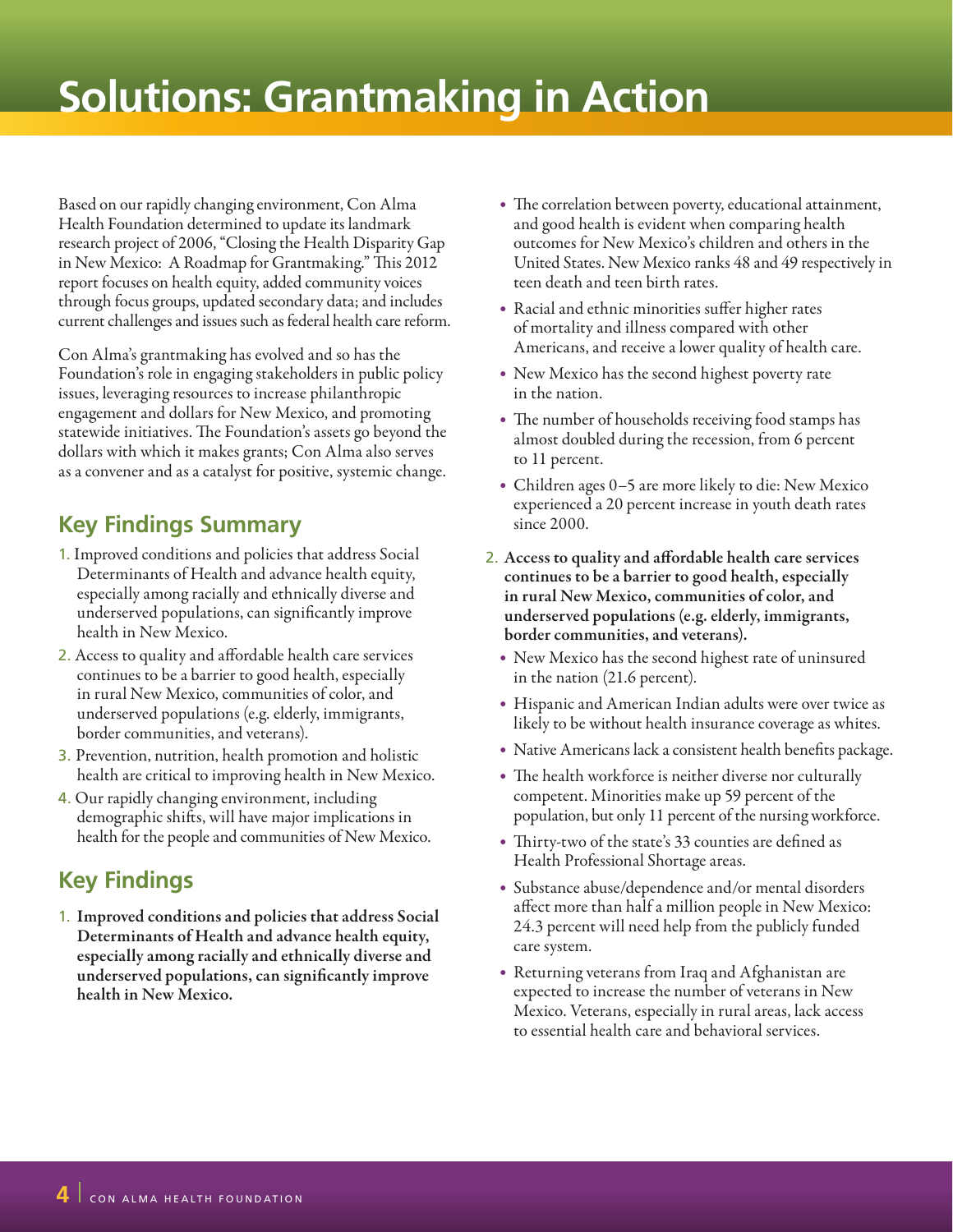- 3. Prevention, nutrition, health promotion and holistic health are critical to improving health in New Mexico.
	- Nationally, there has been a shift in the conversation about health care in the last decade to focus on prevention, access and alleviating equity boundaries.
	- The percentage of obesity among the state's population doubled from 1990–2009. Obesity can lead to heart disease, stroke, diabetes, and some cancers.
	- Preventative oral health is limited, especially in rural areas, which can result in impaired general health, particularly impacting the mortality rate due to heart disease at younger ages.
	- Health care reform provides opportunities to implement prevention, and wellness programs.
- 4. Our rapidly changing environment, including demographic shifts, will have major implications in health for the people and communities of New Mexico.
	- People of color in New Mexico comprise 58.7 percent of the population in the 2010 Census and fare far worse than their white counterparts across a range of health indicators.
	- The Hispanic population in New Mexico increased by 25 percent compared to a 13 percent increase in total population.
	- New Mexico residents 18 and under account for almost one in five of the population (18 percent in 2010); and the Hispanic population under 18 years of age was 58 percent, the largest in the United States.
	- The largest percent increase from 2000 to 2010 was among those 60 years to 64 years, at 5.8 percent. By 2030, the state will rank fourth in the nation in percentage of population age 65 and older; currently New Mexico is 39th.
	- Almost half of New Mexico's grandparents provide a home for their grandchildren.
	- Minority child populations show the most dramatic shift: almost three in four children under five is African American (2 percent), Hispanic (59 percent) or Native American (12 percent).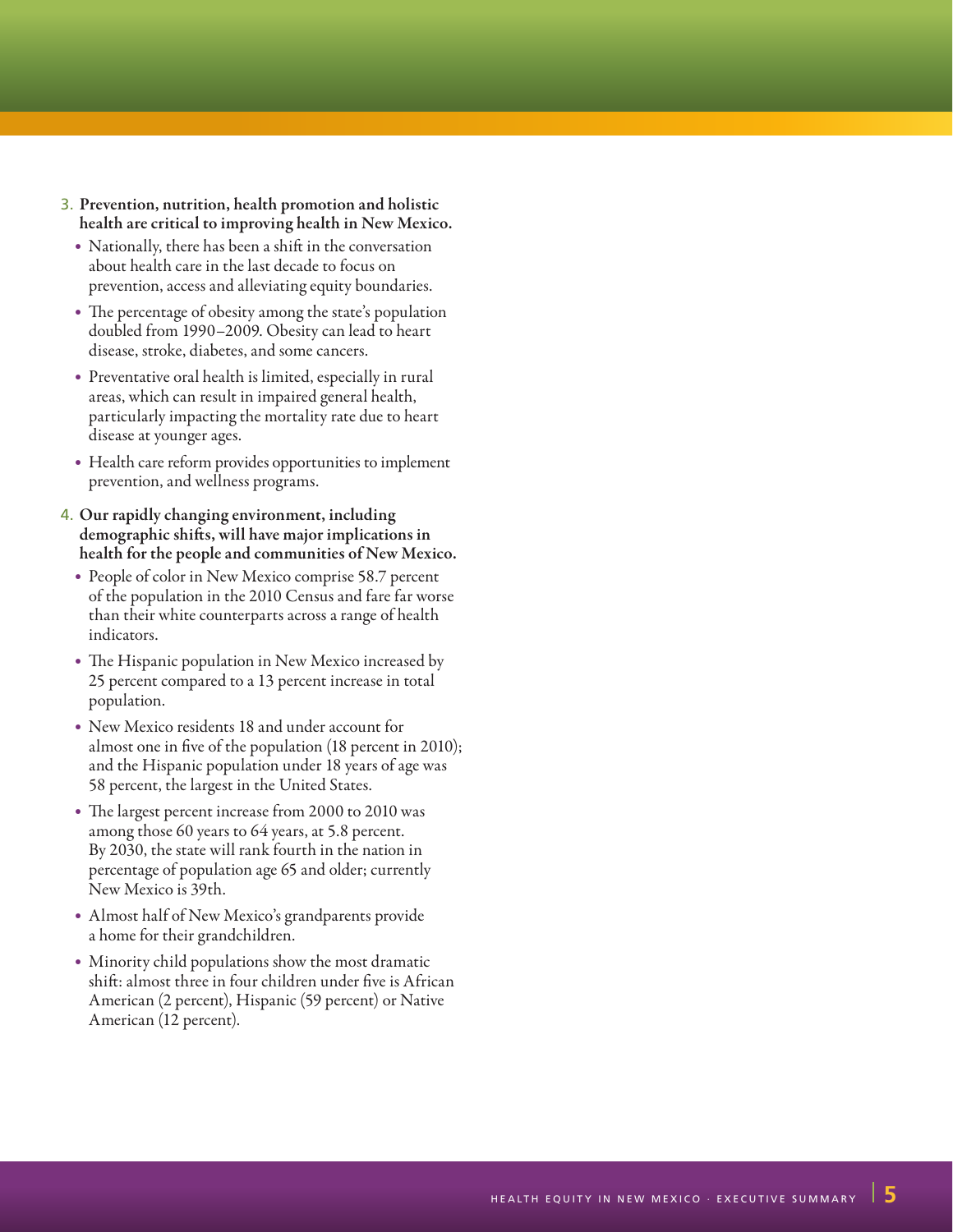# **Recommendations for Grantmaking**

- **Invest in communities**
- **Invest in health basics**
- **Leverage resources**
- **Invest in systems change**

## **1) Invest in Communities**

The data and focus group responses point to the Con Alma's core mission to understand and respond to the health rights and needs of the culturally and demographically diverse peoples and communities of New Mexico. They also underscore Con Alma's core values to involve, collaborate and partner with New Mexico communities.

#### **RECOMMENDATIONS:**

- • Support improved access quality and affordable health care. This includes supporting programs that increase the scope of medical services in rural clinics, increase transportation to health facilities and enhance educational efforts that make Medicaid more understandable to the community user.
- • Expand grantmaking to rural communities, including efforts that seek to link rural communities to health care resources from other areas such as tele-health and sharing means to implement best practices with limited resources.
- Strengthen outreach to Tribes, Pueblos, Apache Nation, and Navajo Nation.
- • Fund programs that increase cultural and linguistic competency with providers trained to be culturally competent, that increase access to bilingual health and that support traditional uses such as *promotoras* and traditional healers.
- • Support preservation and enhancement of cultural and spiritual assets.
- • Give grants that increase and diversify the health workforce and support leadership development for people of color in health care professions.

### **2) Invest in Health Basics**

Communities need the most basic of health care: sufficient access to primary care physicians and other health professionals, oral health, mental health services and preventative measures that alleviate undesired health care outcomes.

#### **RECOMMENDATIONS:**

- Continue to support organizations that promote wellness strategies such as prevention, nutrition, health promotion, holistic health, and spiritual health and well-being.
- Provide support for replications of basic health programs that have worked elsewhere.
- Give grants to nonprofit organizations that offer technical and capacity building skills.
- Continue general operating support to nonprofit, healthrelated organizations to support infrastructure and administrative overhead costs.
- • Continue to fund organizations that serve preadolescent children (below age 10) to encourage healthy lifestyles (reducing youth risk behaviors such as obesity, diabetes, substance abuse, teen pregnancy and accidental deaths.)
- Support programs that provide mental health care in wrap-around approaches in rural communities.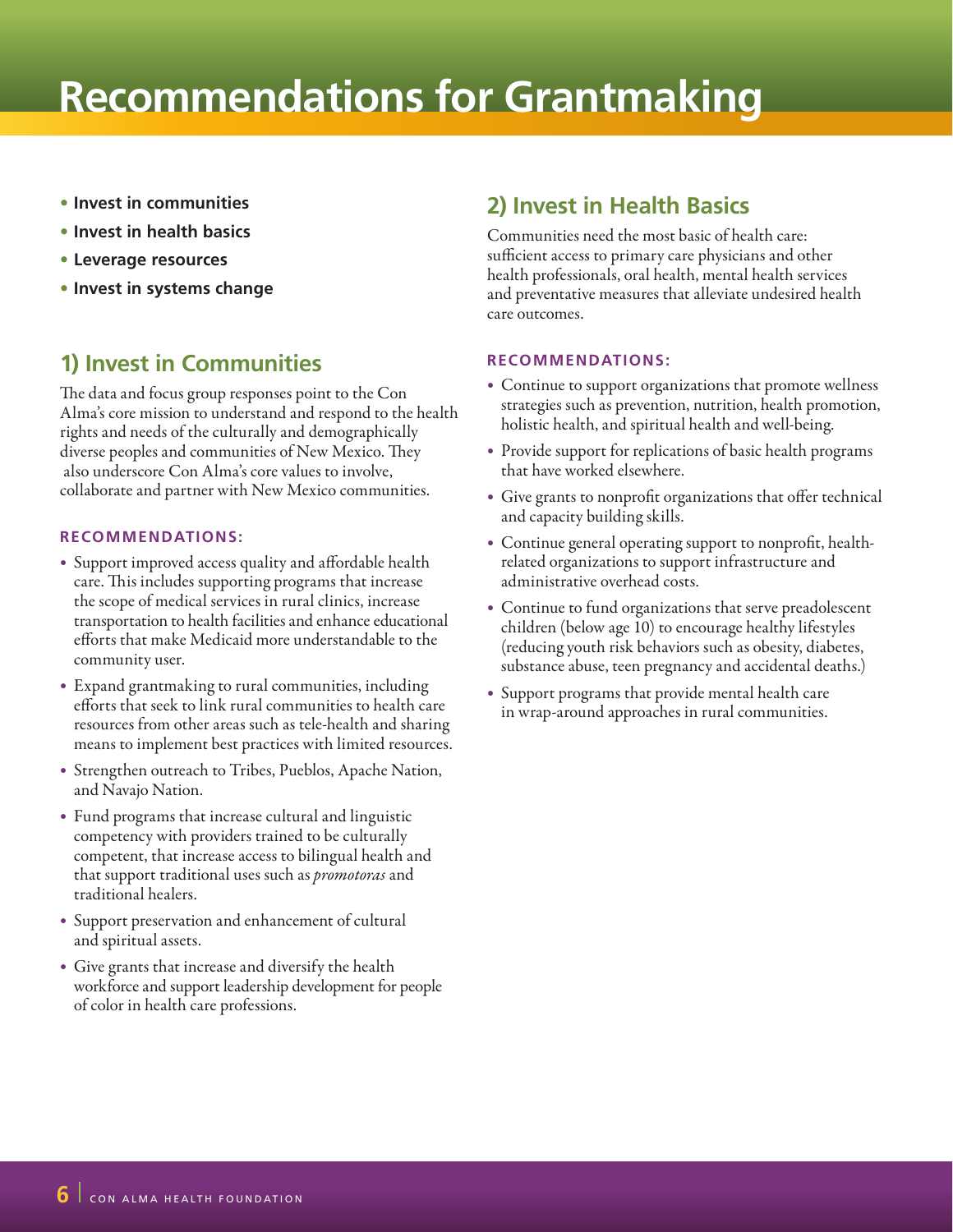### **3) Leverage resources**

Leverage Con Alma Health Foundation's human and financial resources to attract other resources for New Mexico; and support/encourage multi-sector collaboration.

### **RECOMMENDATIONS:**

- Leverage Con Alma Health Foundation's resources to attract local, state and national funding and other resources to improve health in New Mexico.
- Continue to participate in advocacy networks that pool resources and ideas to lead to improved health policy making at the state and local levels.
- Support collaborations such as partnerships between public health departments and community-based health programs and organizations offering mentoring programs to tap underutilized community resources and strengthen social networks.
- • Support organizational efforts to enhance coordination and multisector collaboration.

## **4) Invest in systems change**

Innovation, leadership, acting as an effective advocate and promoting change are all underpinnings of Con Alma's mission. While experience has shown there are no easy answers to the mission of health equity, Con Alma can continue to serve as a catalyst for positive, systemic change in New Mexico.

#### **RECOMMENDATIONS:**

- Support policies that advance health equity, especially among racially and ethnically diverse populations, and underserved populations/communities.
- Support policy development through research, evaluation and advocacy.
- Support programs that provide analysis of health data, policy issues and programs.
- Support workforce development that provides a pathway to health care professions. Inherent in this goal is encouraging organizations to use innovative models that blend traditional and nontraditional health and support cultural and linguistic competency.
- Support and strengthen nonprofits that seek to improve the health of underserved populations through community organizing and advocacy.
- Provide support and foster collaborations for organizations to educate legislators and policy makers on the work of nonprofits in New Mexico on strengthening health equity and on the impact of Medicaid and the Patient Protection and Affordable Care Act to the state's underserved populations.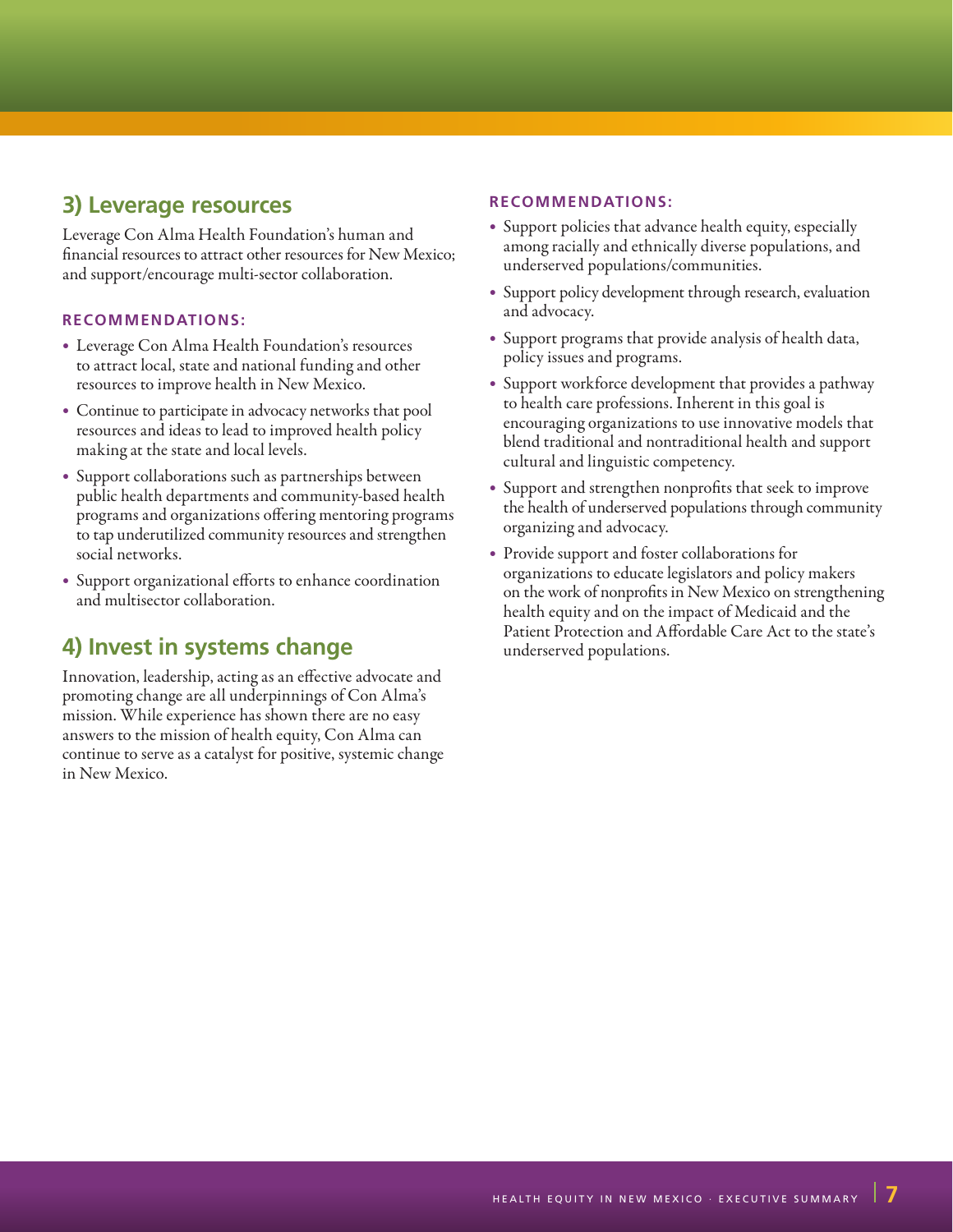Achieving health equity depends on a broad policy focus; recognizing the role of government and social policy; collaboration to address social determinants; a multistakeholder and sector approach: public/government, nonprofits/philanthropy, and private/business; community understanding and participation; and support for civic capacity of the community, which is essential to understanding and changing policies and systems.

The Foundation's grantmaking has evolved and so has the Foundation's role in engaging stakeholders in public policy issues, leveraging resources to increase philanthropic engagement and dollars for New Mexico, and promoting statewide initiatives to improve health in New Mexico. Con Alma Health Foundation's assets go beyond the dollars with which it makes grants; Con Alma also serves as a convener and as a catalyst for positive, systemic change.

#### *Con Alma Health Care Foundation is committed to:*

Convening: When state funding for health councils was eliminated, CAHF and its partners convened health/ tribal councils/alliances throughout the state to provide an opportunity for them to explore ways to support and sustain their important work. One outcome was the creation of a New Mexico Alliance of Health Councils, designed to establish a unified voice to define and promote the value and services of county/tribal health councils; establish a unified voice to advocate for policies and funding that support community health; build the capacity of all health councils and strengthen communities.

Leveraging: CAHF partnered with the national Grantmakers in Health (GIH) on the State Grant Writing Assistance Fund by providing a pool of grantwriters to state, county and tribal government to secure federal funding for health care reform. As a result, close to \$36 million has already been brought into the state. Con Alma also serves as the anchor foundation for the Hispanics in Philanthropy, Funders' Collaborative for a Strong Latino Community to increase the capacity of Hispanic led and/or Hispanic serving nonprofits. The funders' collaborative has leveraged over \$1.8 million for New Mexico nonprofits since inception.

Collaborating: Con Alma and the University of New Mexico are collaborating with the Robert Wood Johnson Foundation and the Northwest Health Foundation to increase diversity of the nursing workforce in New Mexico. Con Alma was chosen is one of 11 organizations nationwide to receive funding from Partners Investing in Nursing's Future (PIN). The New Mexico Nursing Diversity Partnership program will increase the diversity and pool of the nursing workforce to meet the state's unique and pressing needs.

Supporting policy changes: CAHF partnered with the W. K. Kellogg Foundation to develop a health care reform implementation work plan for New Mexico. BluePrint for Health New Mexico is a multi-stakeholder, collaborative planning and design effort to develop a statewide plan to successfully implement the Patient Protection and Affordable Care Act in our state. (Visit www.conalma.org to view the full report and other resource information).

*Please visit www.conalma.org for the full report and/or Key Findings Summary: Health Equity in New Mexico: A Roadmap for Grantmaking and Beyond, August 2012.*